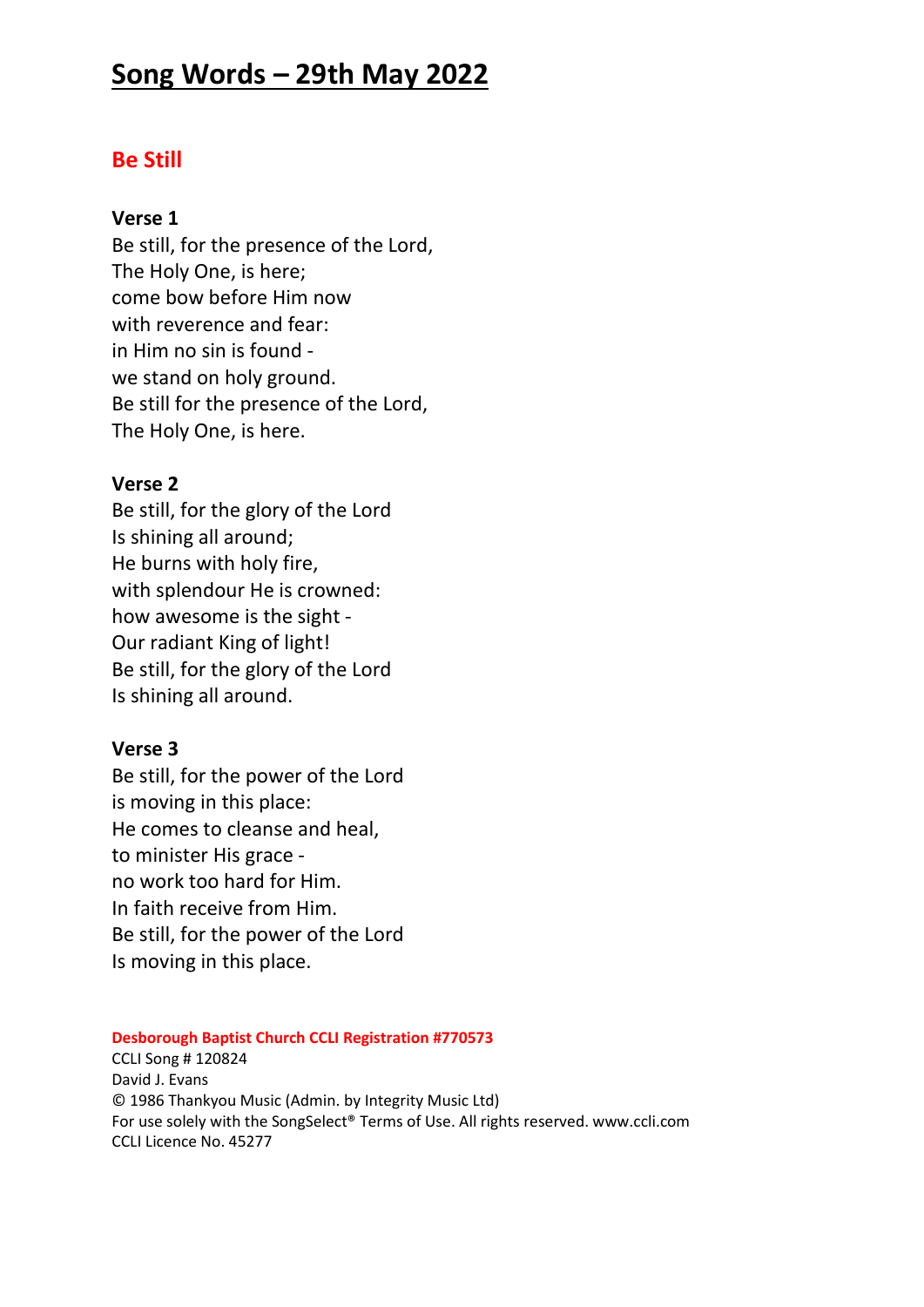# **You are the King of glory**

### **Verse 1**

You are the King of glory, You are the Prince of Peace, You are the Lord of heaven and earth, You're the Son of righteousness. Angels bow down before You, Worship and adore, For You have the words of eternal life, You are Jesus Christ the Lord.

### **Chorus**

Hosanna to the Son of David Hosanna to the King of kings Glory in the highest heaven For Jesus the Messiah reigns

#### **Desborough Baptist Church CCLI Registration #770573**

CCLI Song # 114452 Mavis Ford © 1978 Authentic Publishing (Admin. by Integrity Music Ltd) For use solely with the SongSelect® Terms of Use. All rights reserved. www.ccli.com CCLI Licence No. 45277

# **Jubilate**

#### **Verse 1**

Jubilate, everybody Serve the Lord in all your ways, and come before His presence singing: enter now His courts with praise. For the Lord our God is gracious, and His mercy everlasting. Jubilate, jubilate, jubilate Deo!

**Desborough Baptist Church CCLI Registration #770573**

CCLI Song # 78794 Fred Dunn © 1977, 1980 Thankyou Music (Admin. by Integrity Music Ltd) For use solely with the SongSelect® Terms of Use. All rights reserved. www.ccli.com CCLI Licence No. 45277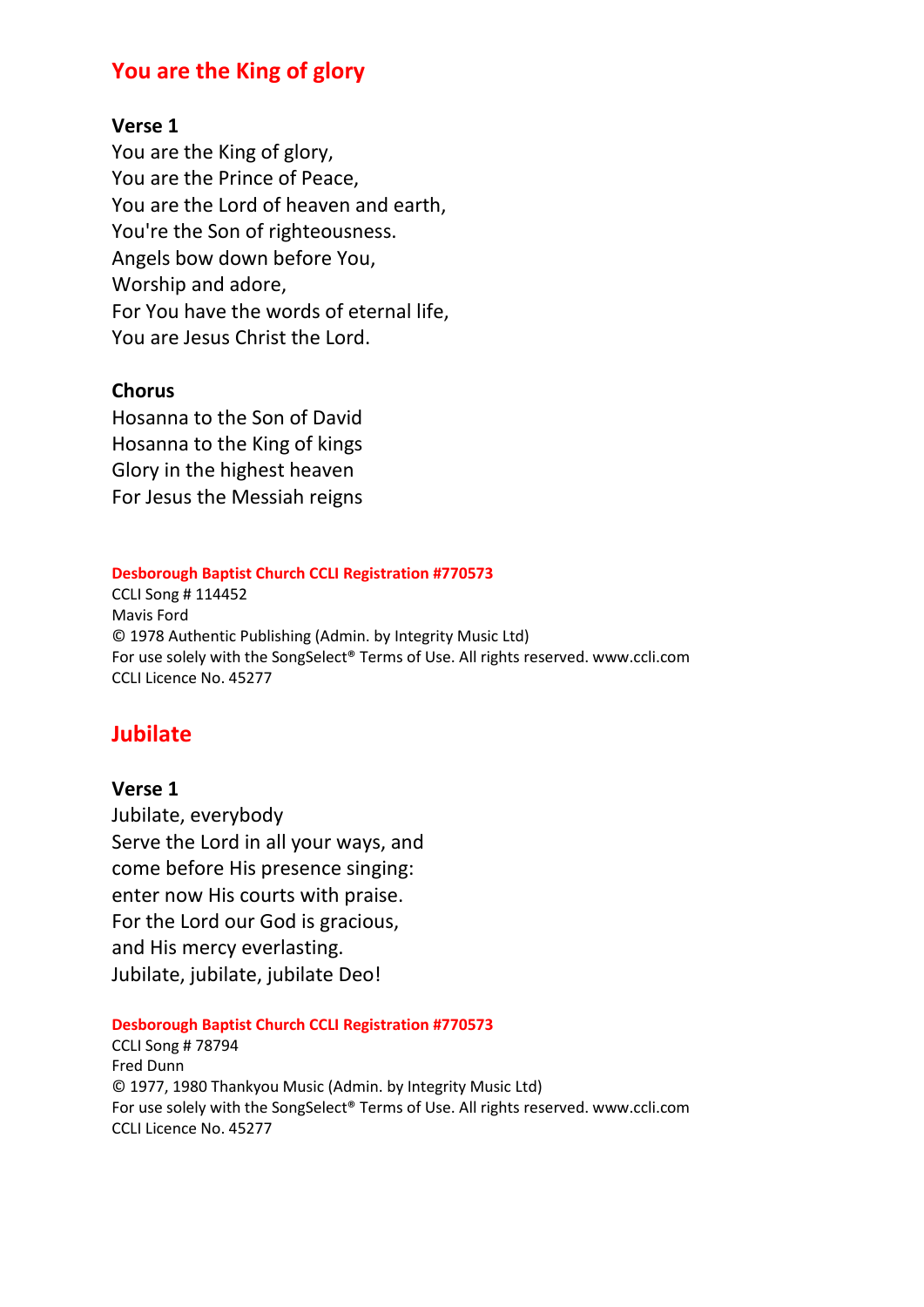# **Jesus is the name we honour**

### **Verse 1**

Jesus is the name we honour; Jesus is the name we praise. Majestic Name above all other names, the highest heaven and earth proclaim that Jesus is our God.

## **Chorus**

We will glorify, we will lift Him high, we will give Him honour and praise. We will glorify, we will lift Him high, we will give Him honour and praise.

### **Verse 2**

Jesus is the name we worship; Jesus is the name we trust. He is the King above all other kings, let all creation stand and sing that Jesus is our God.

### **Verse 3**

Jesus is the Father's splendour; Jesus is the Father's joy. He will return to reign in majesty, and every eye at last shall see that Jesus is our God.

#### **Desborough Baptist Church CCLI Registration #770573**

CCLI Song # 871991 Philip Lawson Johnston © 1991 Thankyou Music (Admin. by Integrity Music Ltd) For use solely with the SongSelect® Terms of Use. All rights reserved. www.ccli.com CCLI Licence No. 45277